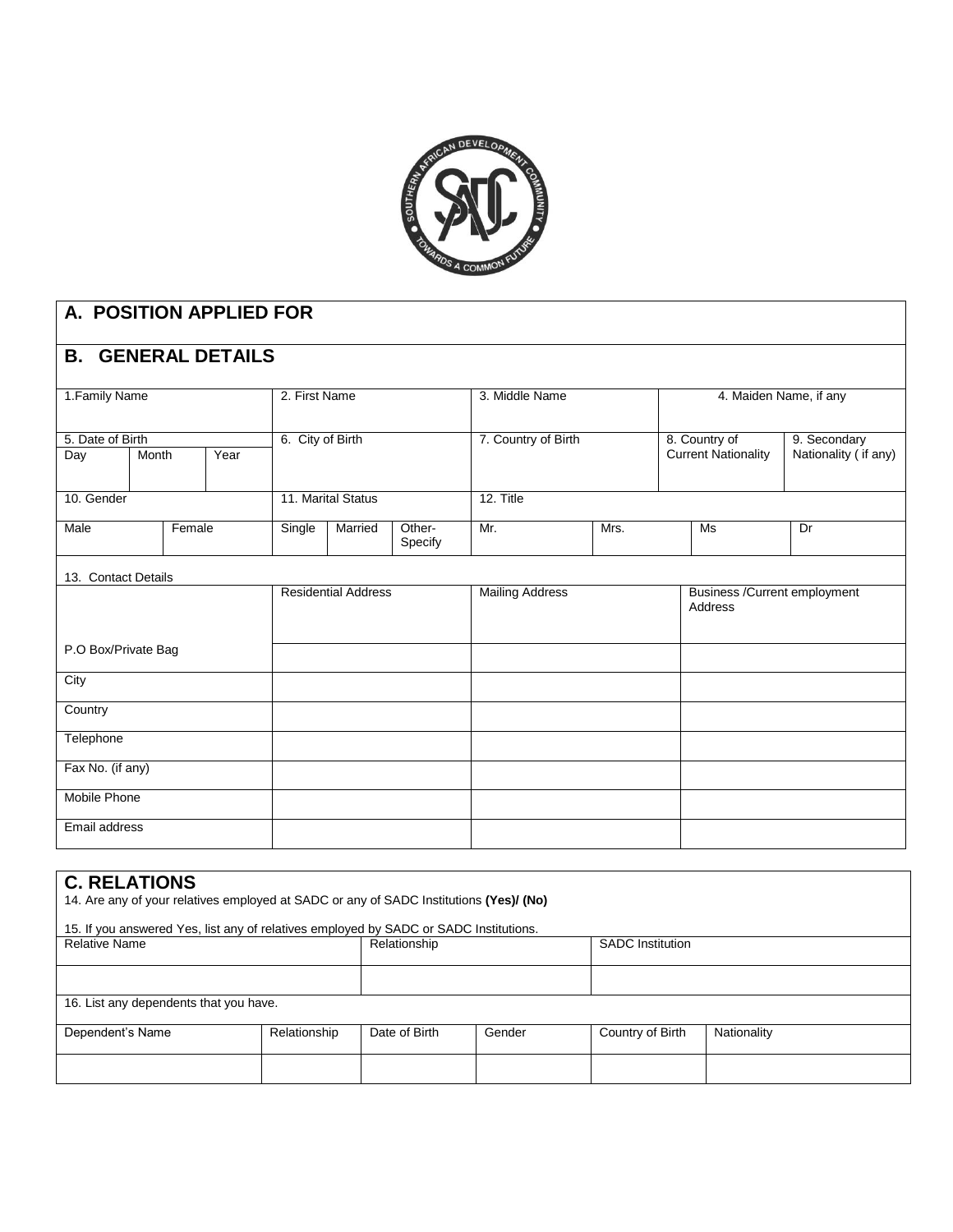| <b>D. EDUCATION HISTORY</b>                                                                             |               |             |                                |
|---------------------------------------------------------------------------------------------------------|---------------|-------------|--------------------------------|
| 17. List all University Degrees, Diplomas or Professional qualifications starting with the latest.      |               |             |                                |
| Name of University/College or and Mailing address                                                       | From<br>MM/YY | To<br>MM/YY | Degree(s)/Diploma (s) Received |
|                                                                                                         |               |             |                                |
| Main Field(s) of Study                                                                                  |               |             |                                |
| Telephone (Including Country Code)                                                                      |               |             | <b>Email Address</b>           |
| Facsimile (Including Country Code)                                                                      |               |             |                                |
|                                                                                                         |               |             |                                |
| Name of University/College and mailing address                                                          | From<br>MM/YY | To<br>MM/YY | Degree(s)/Diploma(s)Received   |
|                                                                                                         |               |             |                                |
| Main Field(s) of Study                                                                                  |               |             |                                |
| Telephone (Including Country Code)                                                                      |               |             | E mail Address                 |
| Facsimile (Including Country Code)                                                                      |               |             |                                |
|                                                                                                         |               |             |                                |
| Name of University/College and Mailing address                                                          | From<br>MM/YY | To<br>MM/YY | Degree(s) /Diploma(s) Received |
|                                                                                                         |               |             |                                |
| Main Field(s) of Study                                                                                  |               |             |                                |
| Telephone (including country code)                                                                      |               |             | E Mail Address                 |
| Facsimile (including country code)                                                                      |               |             |                                |
| <b>E. EDUCATION HISTORY PART 2</b><br>(to be completed by applicants without Formal Tertiary Education) |               |             |                                |
| Secondary/Tertiary/Apprenticeship<br>Name and Mailing address                                           | From<br>MM/YY | To<br>MM/YY | Certificate (s)) Received      |
|                                                                                                         |               |             |                                |
| Main Field (s) of Study                                                                                 |               |             |                                |
| Telephone (including country code)                                                                      |               |             | E Mail Address                 |
| Facsimile (including country code)                                                                      |               |             |                                |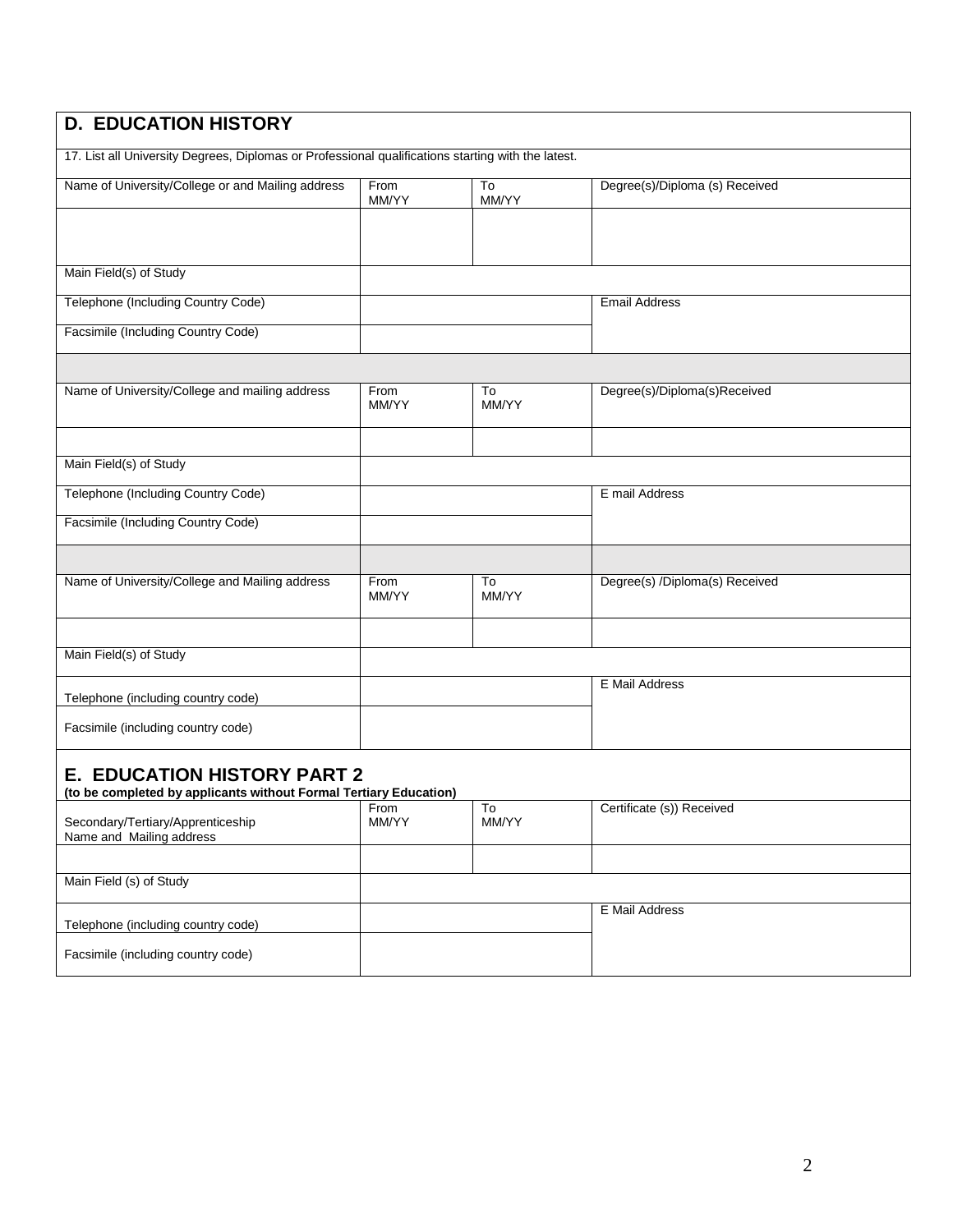## **F. EMPLOYMENT HISTORY**

18. List in reverse order starting with your current or most recent position and the last two (2) jobs.

## **Current / Most Recent Position**

Title of Position

| Period in that position               |                           |                                            |  |  |  | Location                                                                               |  |  |  |
|---------------------------------------|---------------------------|--------------------------------------------|--|--|--|----------------------------------------------------------------------------------------|--|--|--|
| To<br>From                            |                           |                                            |  |  |  | Full name, title of position and contact details of current / most recent              |  |  |  |
|                                       |                           |                                            |  |  |  | contact to confirm employment.                                                         |  |  |  |
|                                       |                           | Name and Address of Employer               |  |  |  |                                                                                        |  |  |  |
|                                       |                           | Contact Telephone Number                   |  |  |  |                                                                                        |  |  |  |
|                                       | <b>Contact Fax Number</b> |                                            |  |  |  |                                                                                        |  |  |  |
| <b>Email Address</b>                  |                           |                                            |  |  |  |                                                                                        |  |  |  |
| Number of employees supervised by you |                           |                                            |  |  |  | Type of employees you supervised (Technical, Professional,<br>Administrative or Other) |  |  |  |
|                                       |                           | Summarize main duties and responsibilities |  |  |  |                                                                                        |  |  |  |
|                                       |                           | Summarize your achievements if any.        |  |  |  |                                                                                        |  |  |  |
|                                       | State reason for leaving  |                                            |  |  |  |                                                                                        |  |  |  |

| <b>EMPLOYMENT HISTORY CONTD.</b>     |    |                                                                                                                   |  |  |  |
|--------------------------------------|----|-------------------------------------------------------------------------------------------------------------------|--|--|--|
| Period in that position              |    | Location                                                                                                          |  |  |  |
| From<br>Name and Address of Employer | To | Full name, title of position and contact details of individuals to be<br>contacted for confirmation of employment |  |  |  |
| <b>Contact Telephone Number</b>      |    |                                                                                                                   |  |  |  |
| <b>Contact Fax Number</b>            |    |                                                                                                                   |  |  |  |
| <b>Email Address</b>                 |    |                                                                                                                   |  |  |  |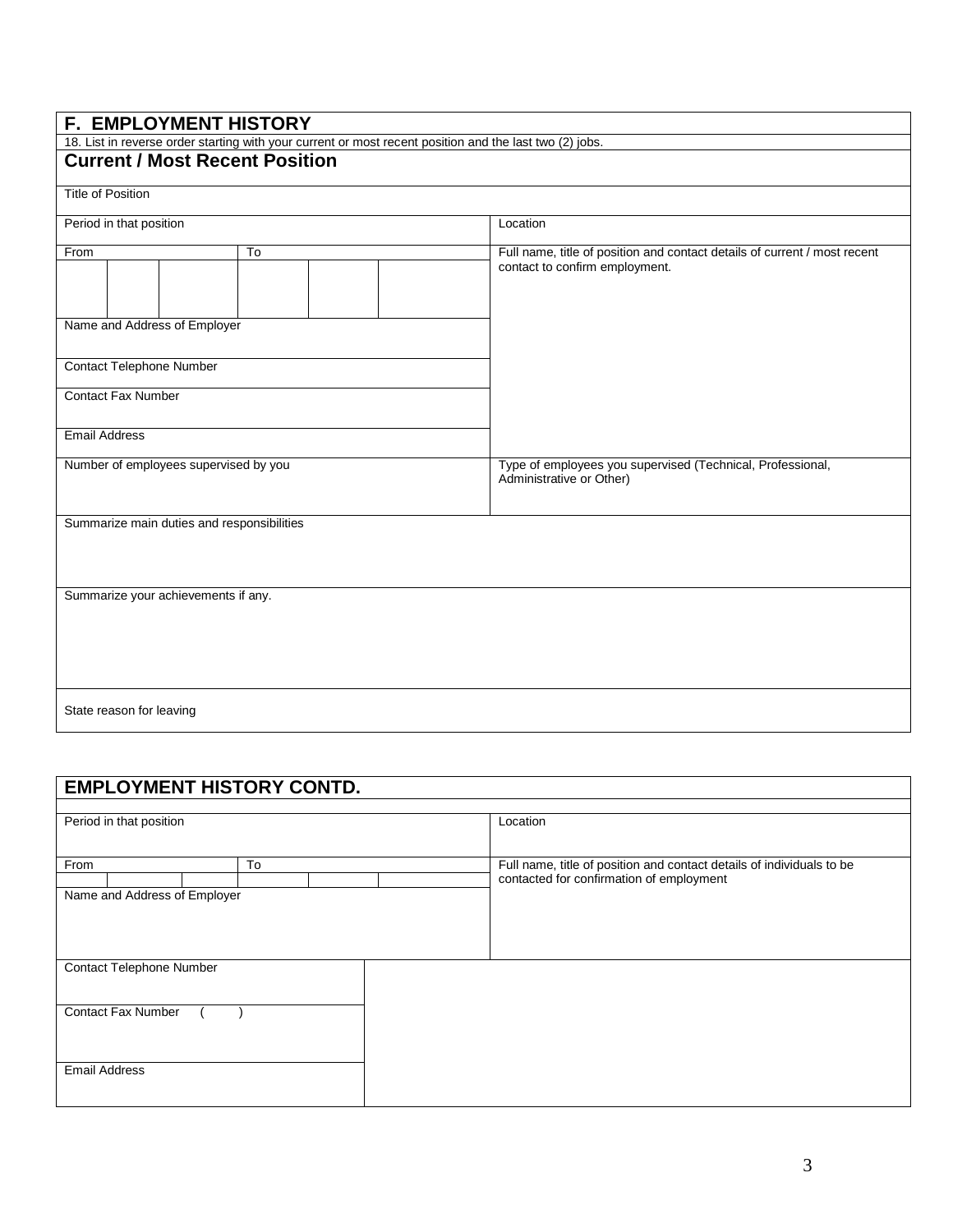| None                                       | Type of employees you supervised (Technical, Professional, Administrative or Other) |  |  |  |  |  |  |
|--------------------------------------------|-------------------------------------------------------------------------------------|--|--|--|--|--|--|
|                                            |                                                                                     |  |  |  |  |  |  |
| Summarize main duties and responsibilities |                                                                                     |  |  |  |  |  |  |
|                                            |                                                                                     |  |  |  |  |  |  |
| Summarize your achievements, if any.       |                                                                                     |  |  |  |  |  |  |
|                                            |                                                                                     |  |  |  |  |  |  |
| State reason for leaving                   |                                                                                     |  |  |  |  |  |  |
|                                            |                                                                                     |  |  |  |  |  |  |
|                                            |                                                                                     |  |  |  |  |  |  |

| <b>EMPLOYMENT HISTORY CONTD.</b>           |    |                                                                                     |  |  |  |
|--------------------------------------------|----|-------------------------------------------------------------------------------------|--|--|--|
| <b>Title of Position</b>                   |    |                                                                                     |  |  |  |
| Period in that position                    |    | Location<br>(City and Country)                                                      |  |  |  |
| From                                       | To |                                                                                     |  |  |  |
|                                            |    | Full name, title of position and contact details of individuals to be               |  |  |  |
| Name and Address of Employer               |    | contacted for confirmation of employment                                            |  |  |  |
| Contact Telephone Number (                 |    |                                                                                     |  |  |  |
| <b>Contact Fax Number</b>                  |    |                                                                                     |  |  |  |
|                                            |    |                                                                                     |  |  |  |
| <b>Email Address</b>                       |    |                                                                                     |  |  |  |
| Number of employees supervised by you      |    | Type of employees you supervised (Technical, Professional, Administrative or Other) |  |  |  |
|                                            |    |                                                                                     |  |  |  |
| Summarize main duties and responsibilities |    |                                                                                     |  |  |  |
|                                            |    |                                                                                     |  |  |  |
| Summarize your achievements, if any.       |    |                                                                                     |  |  |  |
| State reason for leaving                   |    |                                                                                     |  |  |  |
|                                            |    |                                                                                     |  |  |  |

# **G. LANGUAGES AND PROFICIENCY**

| 19. SADC uses three official languages (Portuguese, French and English) State languages that you know starting with your mother tongue (please tick | Proficiency                    |      |      |           |      |      |           |      |      |
|-----------------------------------------------------------------------------------------------------------------------------------------------------|--------------------------------|------|------|-----------|------|------|-----------|------|------|
| Language                                                                                                                                            |                                |      |      |           |      |      |           |      |      |
|                                                                                                                                                     | Writing<br>Speaking<br>Reading |      |      |           |      |      |           |      |      |
|                                                                                                                                                     | Excellent                      | Good | Fair | Excellent | Good | Fair | Excellent | Good | Fair |
|                                                                                                                                                     |                                |      |      |           |      |      |           |      |      |
|                                                                                                                                                     |                                |      |      |           |      |      |           |      |      |
|                                                                                                                                                     |                                |      |      |           |      |      |           |      |      |

# **H. PROFESSIONAL MEMBERSHIP**

20. List professional institutions you have membership with.